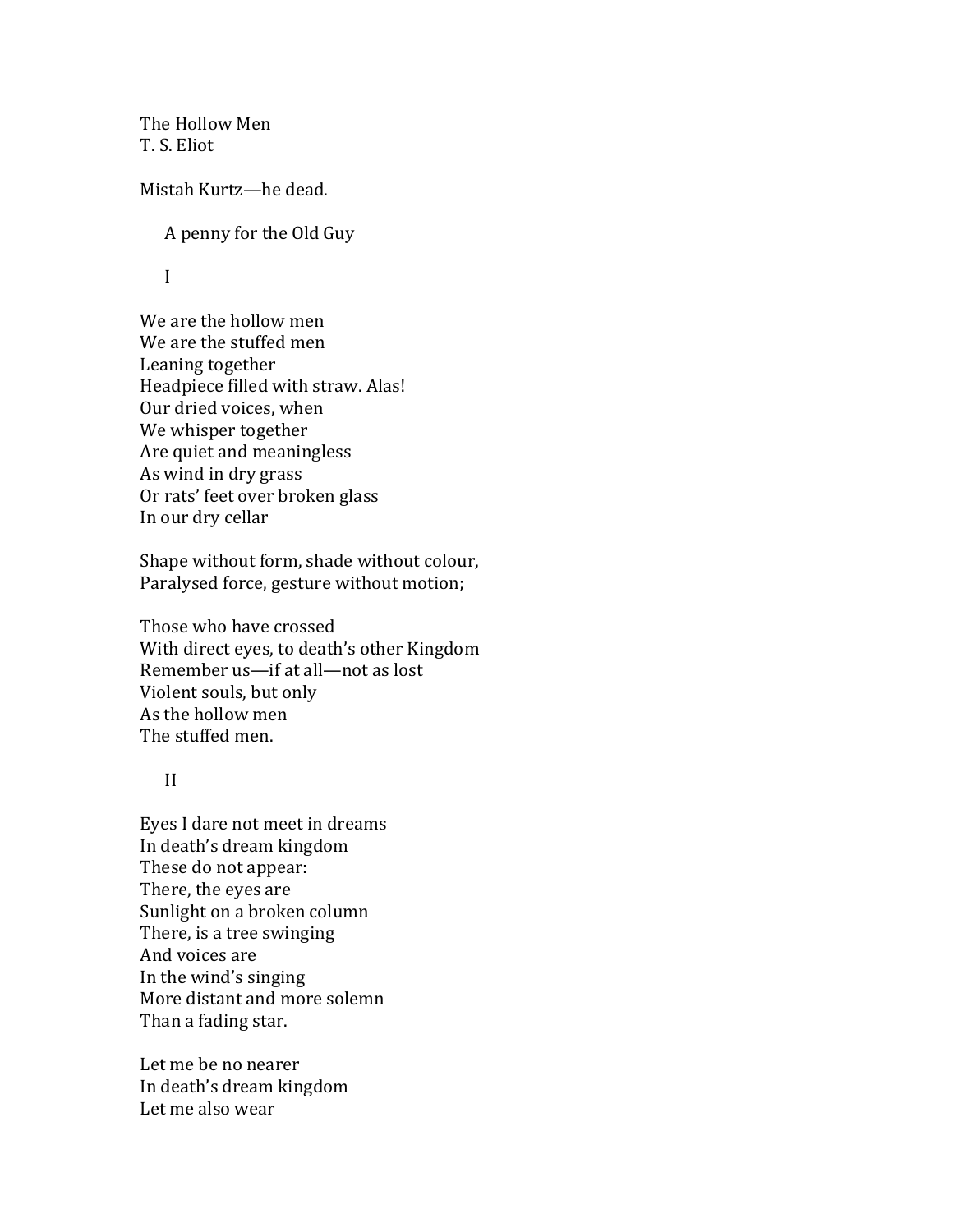Such deliberate disguises Rat's coat, crowskin, crossed staves In a field Behaving as the wind behaves No nearer—

Not that final meeting In the twilight kingdom

 $III$ 

This is the dead land This is cactus land Here the stone images Are raised, here they receive The supplication of a dead man's hand Under the twinkle of a fading star.

Is it like this In death's other kingdom Waking alone At the hour when we are Trembling with tenderness Lips that would kiss Form prayers to broken stone.

#### $IV$

The eyes are not here There are no eyes here In this valley of dying stars In this hollow valley This broken jaw of our lost kingdoms

In this last of meeting places We grope together And avoid speech Gathered on this beach of the tumid river

Sightless, unless The eyes reappear As the perpetual star Multifoliate rose Of death's twilight kingdom The hope only Of empty men.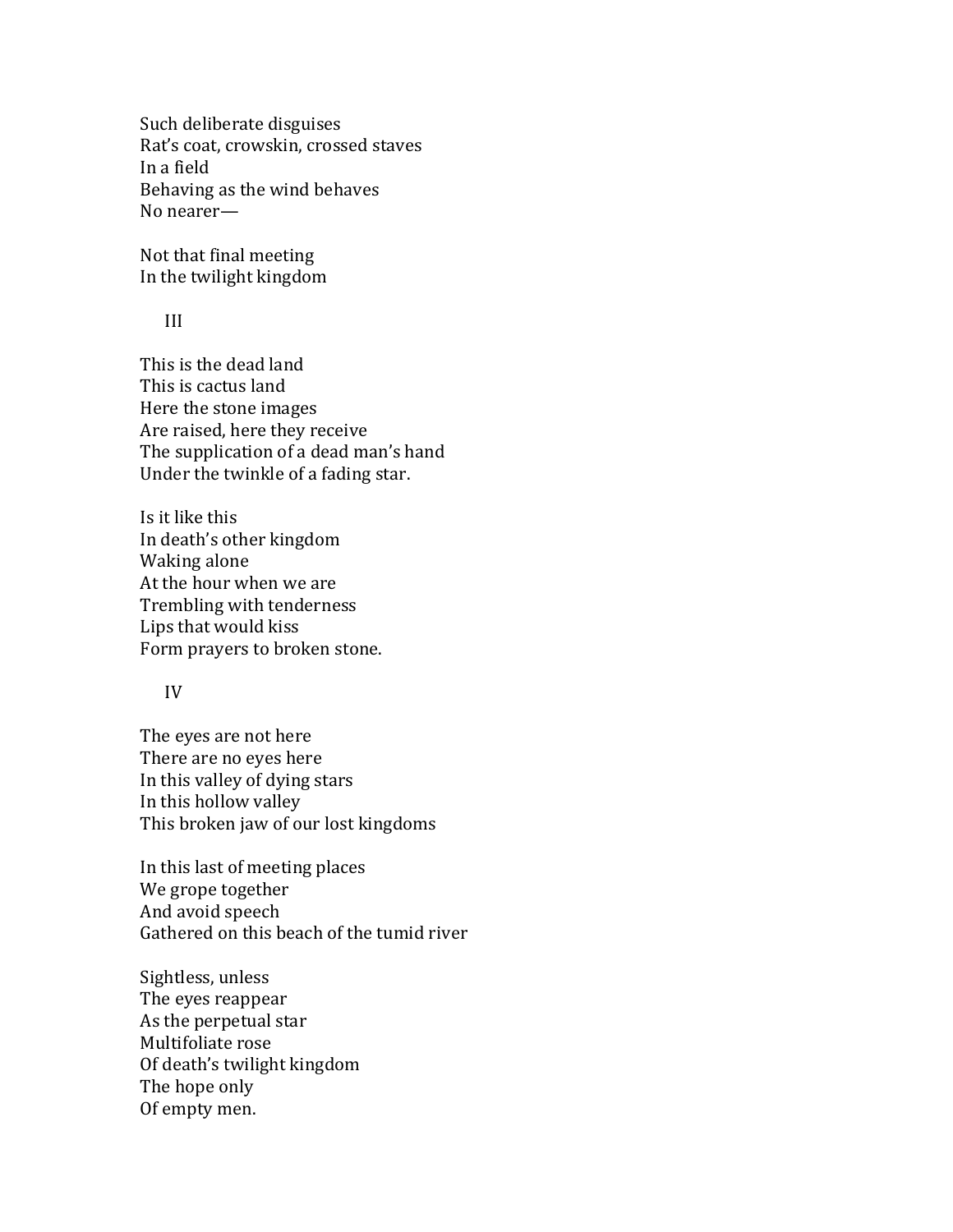$V$ 

Here we go round the prickly pear Prickly pear prickly pear Here we go round the prickly pear At five o'clock in the morning.

Between the idea And the reality Between the motion And the act Falls the Shadow **For Thine is the Kingdom** 

Between the conception And the creation Between the emotion And the response Falls the Shadow Life is very long

Between the desire And the spasm Between the potency And the existence Between the essence And the descent Falls the Shadow  $\overline{5}$  For Thine is the Kingdom

For Thine is Life is For Thine is the

This is the way the world ends This is the way the world ends This is the way the world ends Not with a bang but a whimper.

Online text © 1998-2010 Poetry X. All rights reserved. From The Hollow Men | 1925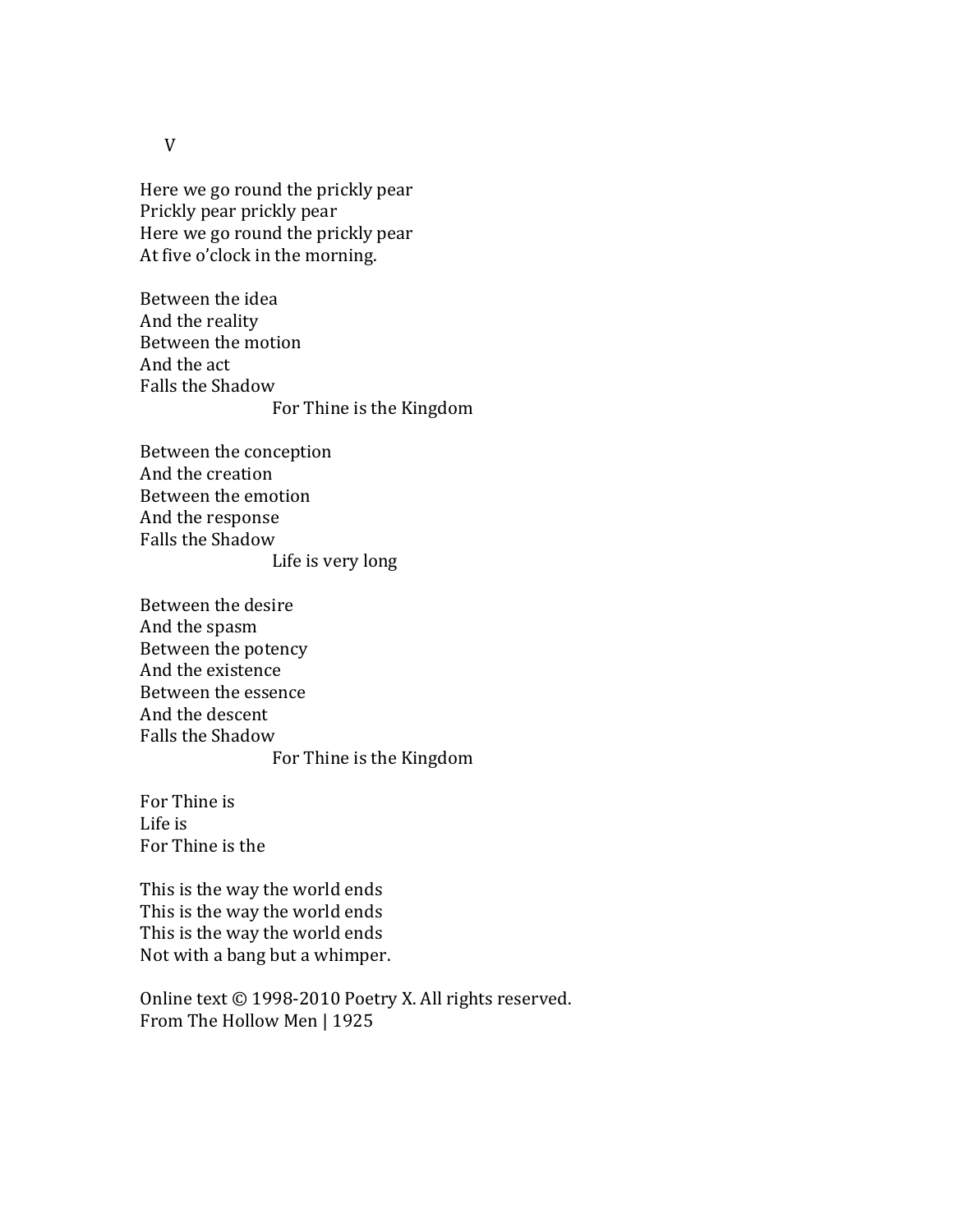# MODERNAMERICAN POETRY

## On "The Hollow Men"

## Grover Smith

Although "The Hollow Men" is not a mere appendage to *The Waste Land,* it may most profitably be read as an extension of the same design of quest and failure. The quest has already failed once when the poem opens. The history of Kurtz in "Heart of Darkness" conforms to the general pattern. Conrad may often be understood best through the study of primitive rituals of succession, initiation, and fertility. That Kurtz has been initiated into the tribe, becoming its shaman, its "rain and fine weather" maker, and that he has been ceremonially worshiped and appeased, seems an express symbol of his disastrous descent into the dark places. The gracious figure of his "Intended," from whom he has turned to immerse himself in the shadows, represents the light which Marlow, shaken by his own knowledge of the horror, is scarcely able to credit, except as either an illusion of the innocent or an ideal of the courageous. What happens actually to Kurtz happens figuratively to Marlow, who voyages into a hell so dreadful that he comes back unconvinced of any other reality. The sheer Manichaeism of the revelation only narrowly fails to overwhelm with darkness Marlow as well as Kurtz. Kurtz, after undertaking to combat darkness and devils, yields to them and is installed in the midst of them and, despite his final relative victory of self-knowledge, cannot avert his damnation. The whole design approximates that of hero myths, but it combines with curious subtlety the quest to subdue evil with a quest to restore the god overtaken by death in the guise of life. In a sense Kurtz is like the Fisher King and Marlow is like the quester, but Kurtz has been a quester too.

The main parallel between "Heart of Darkness" and "The Hollow Men" consists in the theme, implicit throughout the latter, of debasement through the rejection of good, of despair through consequent guilt. In Part II of the poem the speaker confesses the impossibility of facing "the eyes," even in dreams, in the dream kingdom of his world; and in his imagination he encounters only their symbolic counterparts--sunlight, a tree, voices in the wind. The sunlight, however, shines only on "a broken column" among the broken desert images. His inability to return and brave the eyes resembles Tiresias' state after the scene in the Hyacinth garden. In *The Waste Land* the lost eyes are those of the protagonist himself; here they are the upbraiding eyes of one incarnating his lost redemption: the speaker takes refuge in apathy; he desires to think of himself only as a scarecrow. He shrinks from everything but concealment among the other hollow men and wears, with them,

Such deliberate disguises Rat's coat, crowskin, crossed staves In a field.

What he cannot contemplate is the reproach of

 ... that final meeting In the twilight kingdom,

when at length he may meet the eyes in the real world of the dead.

The scarecrow symbol (like Hawthorne's "Feathertop") is appropriate to designate not only the ineptness and spiritual flaccidity of the speaker but, like the "tattered coat upon a stick" in Yeats's "Sailing to Byzantium" (1927), his inability to attain love. If one turns back to *The Golden Bough* and to some of the most ancient as well as most persistent rituals of pagan Europe, it is the straw man who seems to have functioned in certain of the fire festivals as a sacrificial representative of the vegetation spirit or as a scapegoat ridding his folk of accumulated ill-chance. The commemoration of the fifth of November itself reflects the custom of burning in effigy the bearer of local guilt; the accident of the season--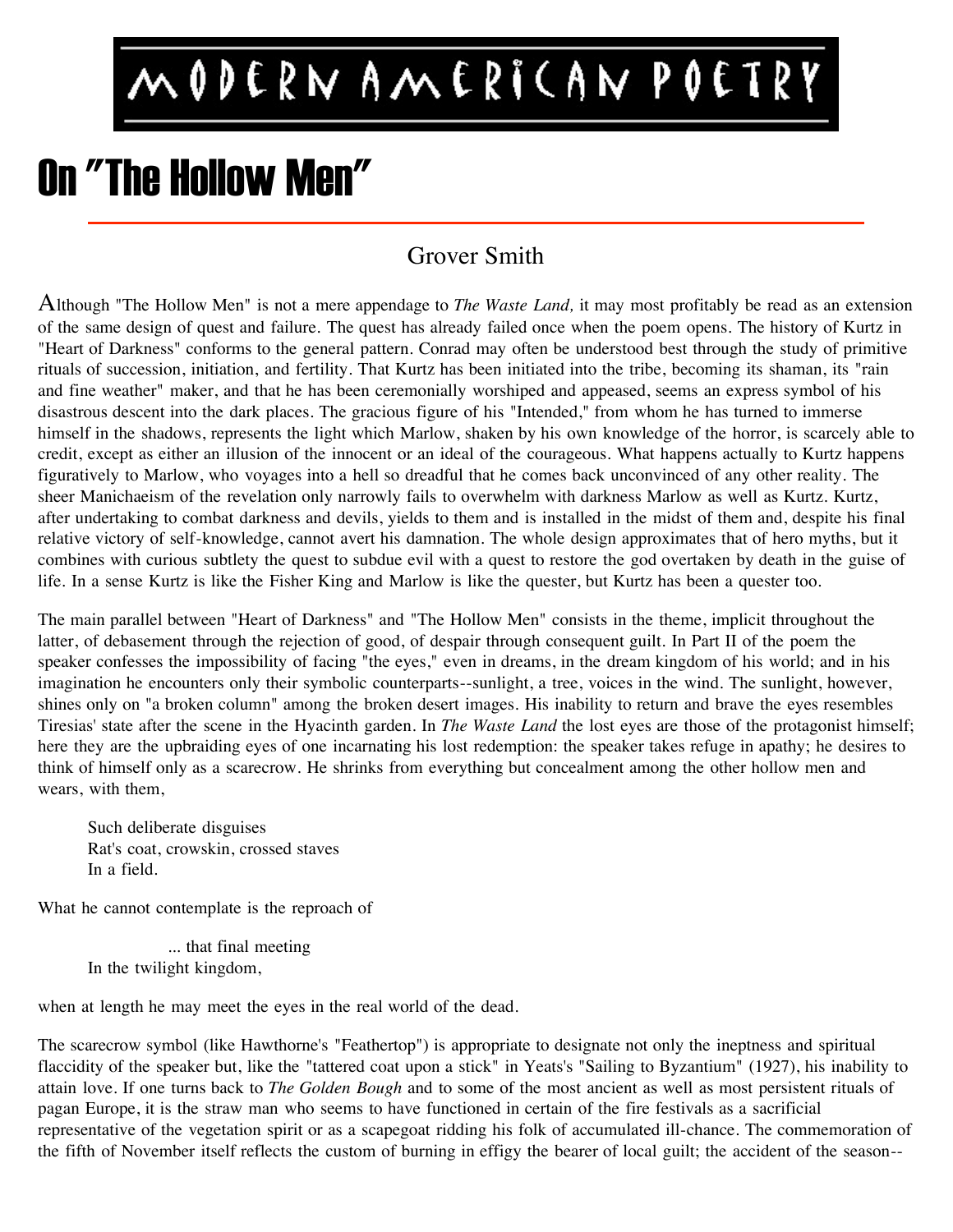for Guy Fawkes Day shortly follows All Souls'--may have suggested kindling traditional autumn fires for the modern culprit. A connection between the straw man and the Fisher King will be easily apparent, for Eliot's hollow men re-enact the distress of the mutilated Tiresias.

The figurative straw dummies of the poem suffer both physically and spiritually. How they themselves have erred, the poem does not demonstrate. It is plain enough, however, that they are all but damned; and not for nothing is there an allusion here, as in "The Burial of the Dead," to the third canto of the Inferno, where those, who "lived without blame, and without praise," are doomed to abide at Acheron without crossing into hell. But it is meaningful that the hollow men are not bound to such a torment as theirs: to follow the whirling ensign, goaded by hornets and wasps. Instead they are like the throng awaiting (with "pennies for the Old 'Guy'") the barge of Charon to ferry them across to their everlasting sorrow in the depths. The eyes, terrible and unrelenting, even resemble the glowing coals of Charon's eyes, as described in both the *Aeneid* and the *Commedia*, or the streaming eyes of the demon in Kipling's "At the End of the Passage." But the very possibility of descending, of not being forced to remain on the hither shore, paradoxically signifies hope. Miraculously, the eyes that may reappear beyond the river portend salvation. As commentators have recognized, they are comparable to the eyes of Beatrice in the *Purgatorio* (XXX-XXXI). For the pattern of descent and ascent implies that having plunged into hell, the hollow men may find paradise. Part IV of the poem establishes a geography: the scarecrows, loitering beside "the tumid river" (a fixture also of "Heart of Darkness"), are trapped in Ezekiel's valley of bones, where, as in the "circular desert" of *The Family Reunion,* their suffering seems futile. Theirs is the "dream kingdom" where the eyes are but a memory. They must invade the "other kingdom," the "twilight kingdom" of actual death, which, after further purgatorial trial, may vouchsafe to them, through the eyes of pain and joy, a way upward, even to the "multifoliate rose" of the final cantos of the *Paradiso,* to "the perpetual star," a symbol of the Holy Virgin. The way up and the way down are the same; the landscape is not Dantean except in so far as its moral and emotional processes match the allegory of the *Commedia*. And here, apparent hell is potential, though unrealized, purgatory.

In "Heart of Darkness" as in the *Commedia*, the feminine symbol, a prototype of the eyes in "The Hollow Men," charts the quester's pilgrimage into the region of pain; Kurtz's descent is irretraceable. But Dante's leads finally upward to his vision, beyond the eyes, beyond even the celestial spheres. And "The Hollow Men" has a similar pattern; moreover, as Genevieve W. Foster has shown in her Jungian analysis, the eyes, the rose, and the star are equivalent to the ''Grail" of *The Waste Land.* So, too, is the tree, recurring in *Coriolan* and "New Hampshire," and, through the children in the leaves, in "Burnt Norton" also. (Here it ironically reminds one of Kurtz, "a tree swayed by the wind.") "The Hollow Men" would re-express the affirmative way by abjuring lust, the false center, the "prickly pear" of Part V, circled in a whirling or whirlpool motion, and by declaring the speaker's hope for the eyes. (In the negative way, the abandonment of lust would have to be ratified by renunciation of the affirmative symbol and by evacuation of desire.) But attainment of the vision, according to "The Hollow Men," is remote indeed. The agony of "Lips that would kiss," the unalleviated "anguish of the marrow / The ague of the skeleton," lacerates the heart with proximate desire.

The first four lines of Part V parody "The Mulberry Bush," substituting for the fertility symbol connoting love (as in the legend of Pyramus and Thisbe) an image purely phallic. And echoing the chant of the May games, "Here we go gathering nuts in May . . . At five o'clock in the morning," with its reminiscence of the Maypole dance and the "country copulatives," they underscore the sexual nature of the plight with which the poem deals. In this terminal section, one is back, so to speak, in the marriage chamber of Eliot's "Ode," where sex has gone wrong. And in spite of the plain statement that the hollow men must remain "sightless" unless the rose reappears, love, along with powers of creation and repentance, is still sought in the world of nightmare.

With every effort to make the potential become actual a "Shadow" interferes. This, whatever its private value, has in the poem no clear conceptual reference. It implies Prufrockian inertia incapable of connecting imagination and reality, a defect of *kinesis,* in part a volitional weakness and in part an external constraint. Deathlike, it hinders even the attempt at prayer through which the speaker might come into the "Kingdom" of pure actuality beyond. Eliot's threefold grouping of contrasts between prospect and fulfilment comprehends three failures. The oppositions of potentiality and actuality are not the Aristotelian or Thomistic ones; they blur as the enumeration passes from "potency" and "existence" to "essence" and "descent," but each constitutes an antithesis compatible with Aristotelian dialectic. Even "motion," normally actual, can fit into the potential category through its special meaning of "initial impulse," by which it contrasts with "act:" Each of the three groups (by ambiguities) recapitulates the preceding, until by accumulation all three groups combine in the third, just as, according to Aristotle, the soul includes in its highest powers those of the inferior species. Perhaps the first group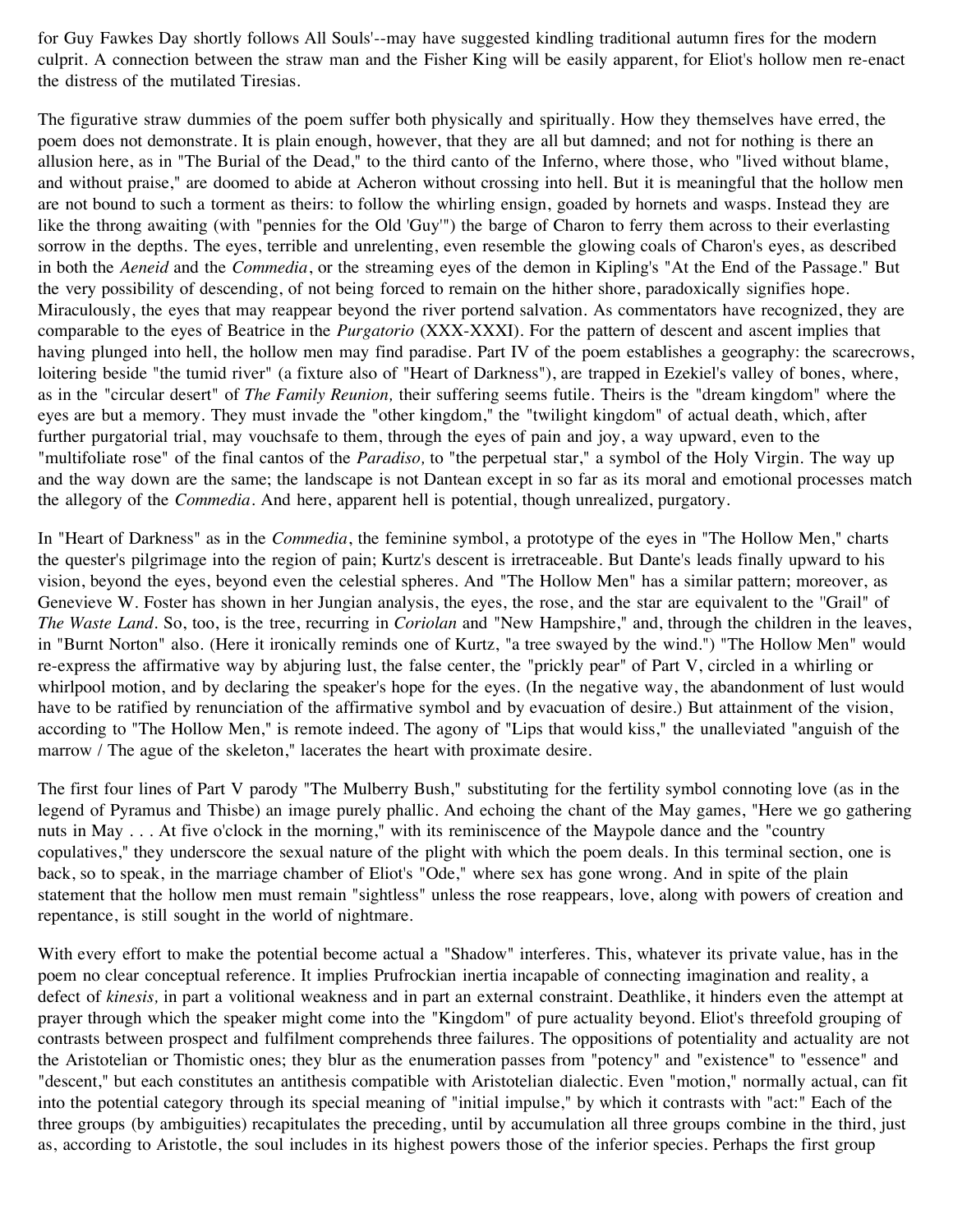chiefly connotes sex; the second, sex and creation; the last, sex, creation, and salvation.

From *T.S. Eliot's Poetry and Plays: A Study in Sources and Meaning*. Chicago: University of Chicago Press, 1956.

## J. Hillis Miller

In "The Hollow Men" all the richness and complexity of culture which gives "The Waste Land" such thickness of texture disappears. The poem takes place in a twilight realm of disembodied men and forces. The complexity of relations making up the subjective realm in Eliot's ideal descriptions of it is replaced by the vagueness and impalpability of "Shape without form, shade without colour, / Paralysed force, gesture without motion" (*CP*, 79). The hollow men are walking corpses ("Mistah Kurtz - he dead"), and their emptiness is the vacuity of pure mind detached from any reality. They are cut off from one another. Their voices are whispers, "quiet and meaningless" (CP, 79). Groping together, they "avoid speech" (CP, 81). They are detached from nature, and live in a place which is devoid of any spiritual presence, a "dead land," a "cactus land," a "valley of dying stars," hollow like the men themselves (CP, 80, 81) The eyes of the hollow men are not only averted from one another, but from those other eyes, the returning look from the divine place which those who cross "with direct eyes" to "death's other Kingdom" will encounter. There are no eyes in the hollow valley, and the empty men are bereft of God. Even within their own hollowness detachment is the law. The "Shadow" which falls between idea and reality, conception and creation, emotion and response, desire and spasm, potency and existence (CP, 81, 82), is the paralysis which seizes men who live in a completely subjective world. Mind had seemed the medium which binds all things together in the unity of an organic culture. Now it is revealed to be the Shadow which isolates things from one another, reduces them to abstraction, and makes movement, feeling, and creativity impossible. "The Hollow Men" is an eloquent analysis of the vacuity of subjective idealism, and the state of the hollow men appears in Eliot's later work as the "distraction, delusion, escape into dream, pretence" (CPP, 210) of the unenlightened people in his plays, each one of whom is a "fugitive from reality" (ES, 70), or as that horrid form of hell described in *Murder in the Cathedral,* the hell of "the Void," of "emptiness, absence, separation from God" in "the empty land/Which is no land," where "there are no objects, no tones,/No colours, no forms to distract, to divert the soul/From seeing itself, foully united forever, nothing with nothing" (CPP, 210).

If "The Hollow Men" shows where idealism leads, it offers a fleeting glimpse of a way out of emptiness. Though nature, other people, and God have an almost entirely negative existence in the poem, they do exist as something outside the hollow men. The poem places the "stuffed men" in the context of an external world, God's world. Their state is defined as that of the trimmers in the third canto of the *Inferno,* those wretched souls, "gathered on this beach of the tumid river," who lived without blame or praise, and, like the neutral angels, were neither rebellious nor faithful to God, but lived for themselves. Far better to be one of the "lost/Violent souls" (CP, 79), for they were at least capable of damnation, as Baudelaire, in Eliot's essay, "walked secure in this high vocation, that he was capable of a damnation denied to the politicians and newspaper editors of Paris" (SE, 344). To recognize the possibility of damnation is in a way to become capable of it, and therefore capable of the salvation which is denied to the trimmers. The trimmers in Dante have no hope of another death, but Eliot's hollow men understand dimly that if they endure the death which is prelude to rebirth they have some hope of salvation. Though Eliot's language is deliberately ambiguous, it implies that the sightless eyes of the hollow men may see again, and confront the divine eyes which are "The hope only/Of empty men" and will reappear as "the perpetual star/Multifoliate rose" of heaven itself (CP, 81). The idealists of "The Hollow Men" have stepped out of themselves into the barrenness of an external world, and the fragments of the Lord's prayer ("For Thine is/. . . For Thine is the" [CP, 82]) which they mutter at the end of the poem are moving appeals to a God who may be infinitely distant, but who is independent of their minds and therefore may have power to save them.

From *Poets of Reality: Six Twentieth-Century Writers*. Harvard University Press, 1965.

## David Spurr

*The Hollow* Men (published 1925) portrays a poetic consciousness in which intense nostalgia for a state of Edenic purity conflicts with the paradoxical search for a more enduring form of order through acts of denial and alienation. To the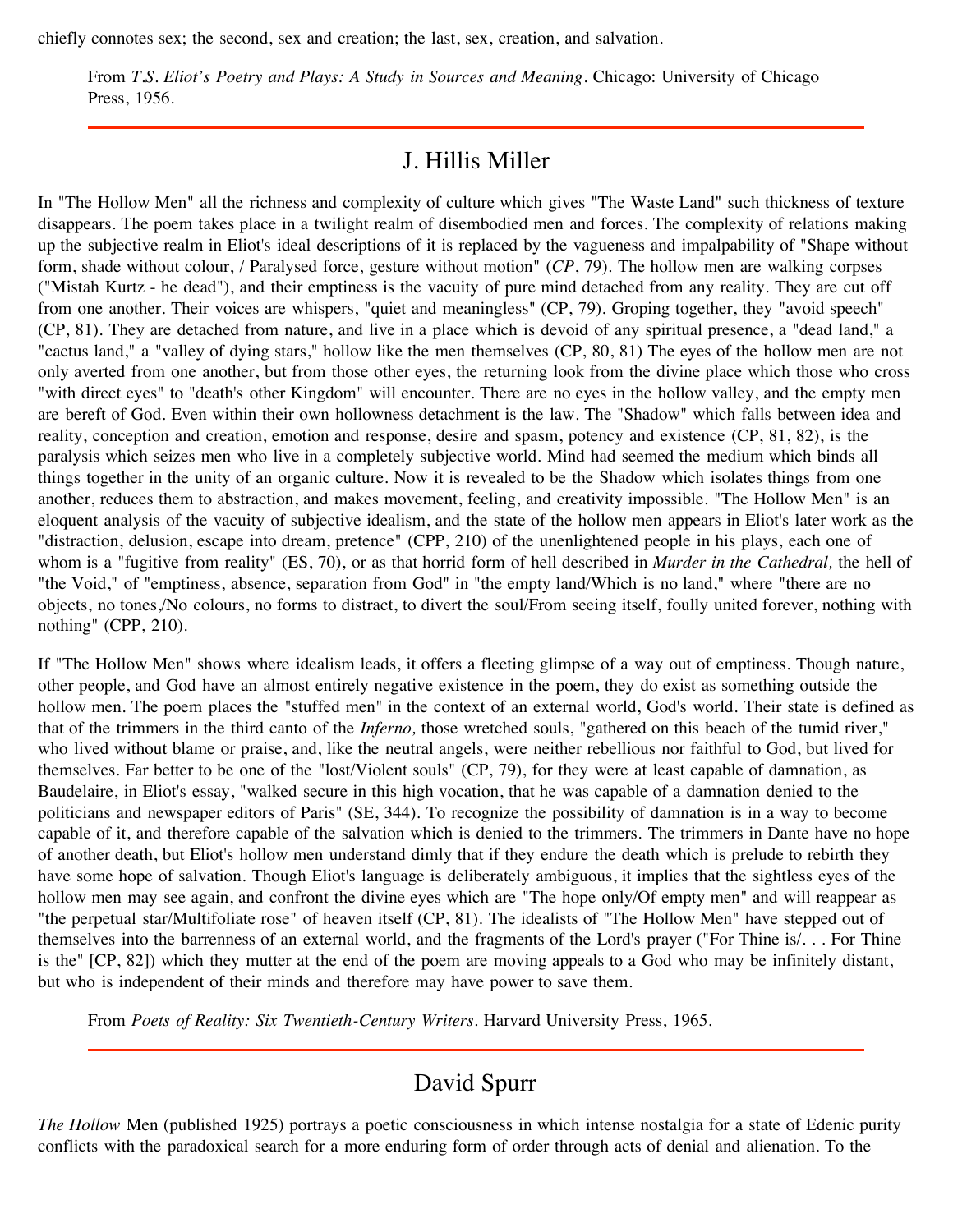common observation that *The Hollow Men* expresses the depths of Eliot's despair, one must add that the poet in a sense *chooses* despair as the only acceptable alternative to the inauthentic existence of the unthinking inhabitants of the waste land. Eliot himself saw this kind of metaphysical despair as more intellectual than emotional. He says of Pascal, a "Christian thinker" with whom be clearly identifies:

His despair, his disillusion, are ... no illustration of personal weakness; they are perfectly objective, because they are essential moments in the progress of the intellectual soul; and for the type of Pascal they are the analogue of the drought, the dark night, which is an essential stage in the progress of the Christian mystic.

Principles of intellectual order control the despair of *The Hollow Men* as well, in the way the poem consciously evaluates experience in abstract terms, distinguishes between antithetical states of being, and establishes, both in form and subject matter, the archetype of the Negative Way as an alternative to disorder as well as to the illusory order of visionary experience. The following pages examine formal and thematic elements of the poem as representing the progress of Eliot's own "intellectual soul," and then show this progress as frustrated by the poet's attraction to a visionary imagery.

*The Hollow* Men replaces the richly chaotic style of *The Waste Land* with an austerity of expression that prepares for the contemplative mode of Ash-Wednesday. In what Bergonzi has called "a virtual surrender to the silence," the formal strategy of *The Hollow Men*, like its thematic content, seems designed to demonstrate how effectively the shadow of the inarticulate falls between the conception and the creation of an artistic work. Formal aspects of the poem imitate the characteristics of the hollow men it portrays. For example, their desire to "avoid speech" finds a counterpart in the poem's general paucity of utterance: the technique of constant repetition and negation--"The eyes are not here / There are no eyes here"--manages to employ only about 180 *different* words in a work 420 words long. The "Paralysed force, gesture without motion" applies not only to the men themselves but also to the poem as a whole, which exhibits little narrative progression in the conventional sense and eschews verbs of direct action.

As the hollow men grope together, form prayers to broken stone, and whisper meaninglessly, so the poem itself gropes toward a conclusion only to end in hollow abstraction, broken prayer, and the meaningless circularity of a child's rhyme. The conscious reduction of poetic expression to a bare minimum does away with metaphor and simile and produces a final section of the poem almost completely devoid of modifiers. The poem avoids capitulation to the silence of the inarticulate by relying on a highly structured syntax that tends to order experience in terms of binary opposition: "Shape without form, shade without colour," or "Between the idea / And the reality / Between the motion / And the act."

The quality of a poetic style marked by verbal austerity and relentless negation forms a structural counterpart to a thematic strategy that repudiates the validity of human experience at every level. In this respect the poem expands upon the theme of denial explored as part of the individual's search for meaning in *The Waste Land*. In modern existential terms as well as those of traditional Christianity, the Negative Way leads ultimately to an encounter with nothingness which, paradoxically, can inspire the individual with faith in God. Kierkegaard seeks to explain this paradox by showing that dread [*aengste*], the simultaneous fear and intense awareness of nothingness, opens up the possibility of faith in an infinite beyond human life by "laying bare all finite aims and discovering their deceptions," by revealing the "deadendedness" of life itself: "When the discoveries of possibility are honestly administered, possibility will then disclose all finitudes and idealize them in the form of infinity in the individual who is overwhelmed by dread, until in turn be is victorious by the anticipation of faith." The *via negativa* brings the individual to a terminal point marking the boundary between the finite and the infinite.

*The Hollow Men* explores this boundary situation in its images of finality or extremity and in a thematic structure comprising two different states of being. The poem's speaker anticipates with dread "that final meeting"; the men grope together "In this last of meeting places"; the final section, in its generalized abstraction of all that has gone before, tells us that "This is the way the world ends." The Dantescan image of the lost souls "Gathered on this beach of the tumid river" belongs to a boundary motif that recurs throughout Eliot's poetry: Prufrock escapes from the world of skirts and teacups to the world of visionary imagination via a "walk upon the beach." The protagonist of *The Waste Land* sits down and weeps "By the waters of Leman," then upon the shore "with the arid plain behind me." The sea of *The Dry Salvages* "is the land's edge also." The persona of *The Hollow Men* has arrived, intellectually and imagistically, at the outer limit of one world only to find that its ''deliberate disguises" conceal a finite lack of possibility: between the potency and existence "Falls the Shadow."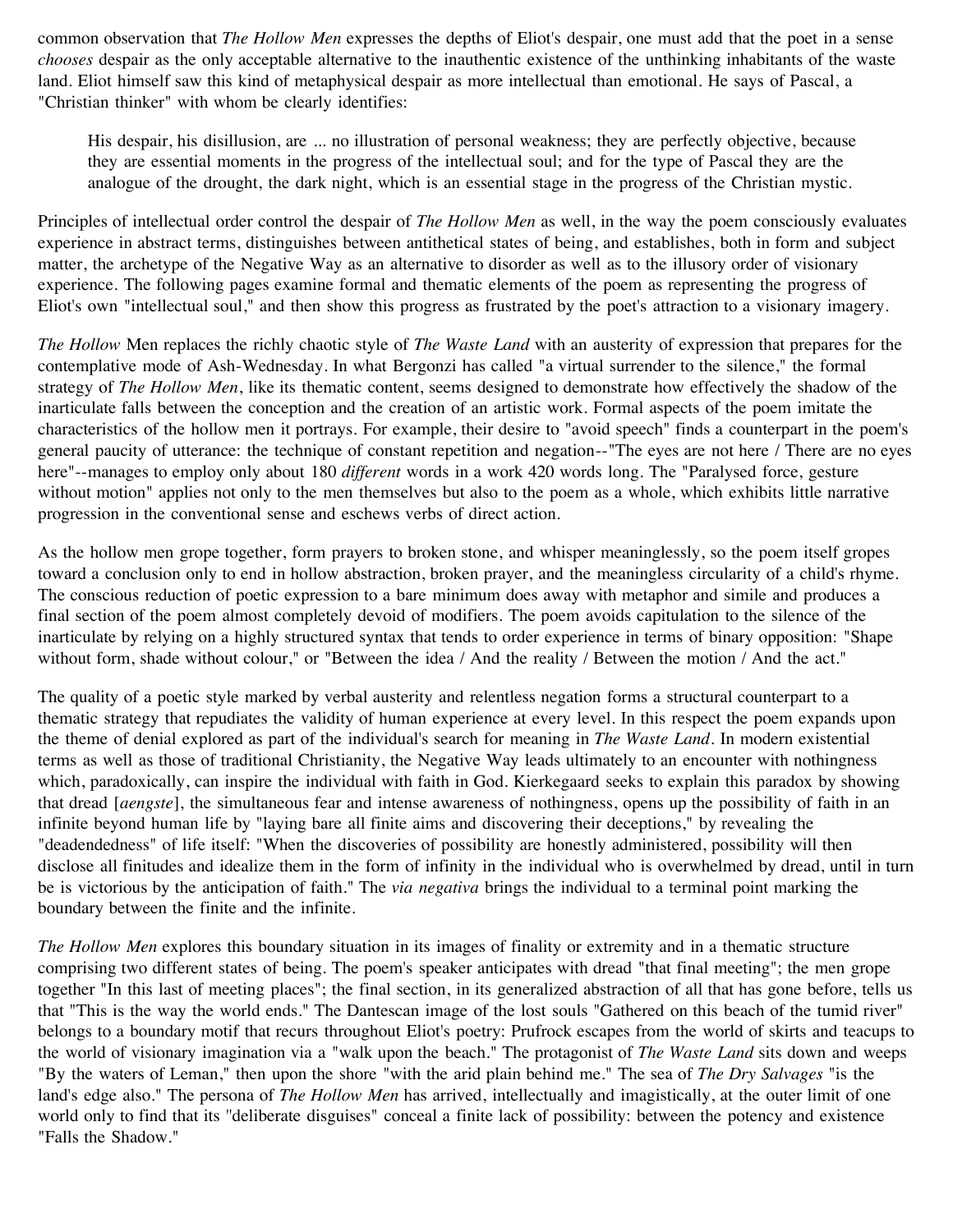From *Conflicts in Consciousness: T.S. Eliot's Poetry and Criticism*. Urbana: University of Illinois Press, 1984.

## Robert Crawford

The epigraph, "*A penny for the Old Guy*," stresses that Eliot's poem relates to ceremonial effigies. Here, as in *The Waste Land, Heart of Darkness* is important. "*Mistah Kurtz--he dead*" emphasizes a connection between savage ritual and Eliot's crossed staves. To obtain power by embracing darkness, Kurtz deified himself in line with primitive belief; ironically, Eliot's speaker dresses in relics of forgotten ritual out of a sense of total impotence, wishing to avoid a horrid dusk: "Not that final meeting / In the twilight kingdom." It is landscape like Dowson's, "Hollow Lands" where, in "the twilight of the year", "dead people with pale hands / Beckon" by a "weary river", "where pale stars shine" where, at passion's enactment, "There fell thy shadow." But the poem's world, lit by the half-light of inaction, was a transmutation of Eliot's own suffering. Vivienne, who had felt *The Waste Land* to be a part of herself, saw 'The Hollow Men' as a fitting follow-on, and related it to her own nightmares. But, as before, the personal world and that of late nineteenth-century poetry are sieved through anthropological ideas, emotion distributed among unsettled voices, narrative, optative, and choral. The poem is typographically complex. The first section's 'Kingdom' may not be section three's 'kingdom'. Certainly 'death's *other* kingdom' (my italics) suggests that the speakers' inane life is only another form of death. So, for Sweeney Agonistes 'Death or life or life or death / Death is life and life is death.' Cornford had quoted the Euripidean question, '*who knows if to be living be not death?* Through anthropology Eliot resuscitates the idea of the living dead, so common in late romantic poetry, where Death-in-Life is the eternal king. Eliot's Hollow Men share their hopelessness with the inhabitants of the City of Dreadful Night.

 $[\ldots]$ 

The poem concerns degradation of language and ritual, failings of word and Word. Eliot's witty 1918 truncation of an Arnoldian phrase prefigures the Hollow Men's predicament; Clive Bell, 'lingering between two worlds, one dead', has the vice of inane mediocrity, incapable of 'icy inviolability, or violent fury'. His being 'the Matthew Arnold of his time' again connects, through the scarecrow image, with the Hollow Men who, like so many of Eliot's literary adversaries, are afflicted with a stuffed language, emptily 'poetic', the degradation of great poetry--

Leaning together Headpiece filled with straw. Alas!

After the starkly factual 'Headpiece filled with straw' comes that most absurdly poetic word of all, indicating the speaker's weakness. Such childish poeticizing is reinforced, in directing us to the level of the infant, by the *'penny for the Old Guy*' epigraph, by the dressing up as a scarecrow, and by the nursery rhyme, 'Twinkle twinkle little star', which inescapably underlies the line 'Under the twinkle of a fading star'. This use of nursery rhyme looks back to *The Waste Land* with its 'London Bridge is falling down falling down falling down' and anticipates another explicit nursery rhyme which, in slightly distorted form, opens section V of 'The Hollow Men'. Other forms of words instilled into the young are also present. The Lord's Prayer is quoted in the repeated fragment '*For Thine is the Kingdom'* but the earlier uses of the word kingdom, particularly when it has a capital 'K', must already have prompted questions about allusion to this fundamental Christian rite, and about how it relates to those `prayers to broken stone'. It is hard to avoid thinking that the hope of 'Thy Kingdom come' finds its opposite in

Let me be no nearer In death's dream kingdom

which becomes an anti-Lord's Prayer, addressed to an unnamed hearer who may be the god of a universe of barrenness and death. 'The Hollow Men', not 'The Hippopotamus', is Eliot's most blasphemous poem.

Ideas of childishness, linguistic degeneration, and confusion support the central theme of the degradation of essential ritual. The barely glimpsed possibility of Christian hope plunges to crazy childishness.

*Here we go round the prickly pear*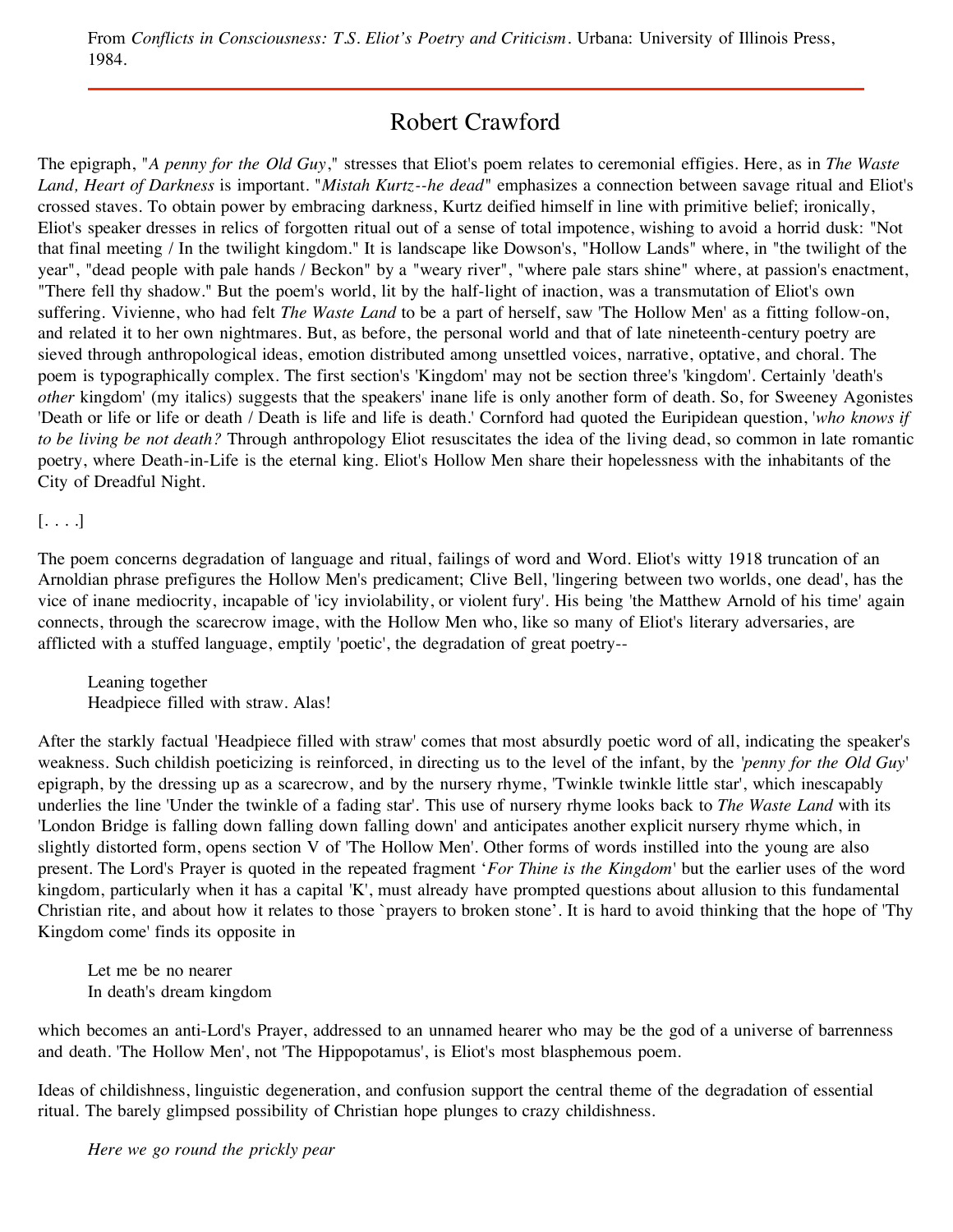*Prickly pear prickly pear Here we go round the prickly pear At five o'clock in the morning.*

'Ritual,' Eliot wrote in 1923, 'consisting of a set of repeated movements, is essentially a dance.' He called *The Sacred Dance 'an* excellent study of primitive religious dances', and read how these were performed round sacred trees, but also 'how often with the decay of old faiths the serious rites and pageants ... have degenerated into the sports of children'. It was ten years since Eliot had been interested in *Ecstasy and Dance Hypnosis among the American Indians,* and had read in King about the lively 'moonlight dances' of Bushmen. These would resurface, bereft of fun, in the childish dance of 'The Hollow Men', as later, much more lightly in the Jellicle Cats' `Reserving their terpsichorean powers / To dance by the light of the jellicle Moon.'

Though anthropological theories of religious degeneration were becoming outdated, Eliot was familiar with the version propounded by, for instance, Andrew Lang in his *Making of Religion.* Tylor, about whose theories Eliot had been sceptical, was particularly strong on connecting the mental processes of savages with those of children, connections emphasized by Cornford, Frazer, Oesterley, Webb, Wundt, and others. Cornford's book on some of the greatest Greek drama had as its frontispiece a Punch and Judy show. Eliot was fascinated by the idea which Cornford had put forward 'in "The Origin of Attic Comedy", [that] this [medicine-man ] Doctor may be identical with the Doctor who is called in to assist Punch after he has been thrown by his horse'.

Though primitive man may be something of a mystic, the distant voices and fading star in Eliot's poem show no 'prelogical mentality' from a golden age of childlike innocence. The distant fading signals a run-down age of degenerate belief. That it had paradisal origins is a simplistic assumption. His criticism of Oesterley's work makes it clear that for Eliot a ritual's origins may be as meaningless as is its present form. He attacks Oesterley for falling into 'the common trap of interpretation' by formulating intelligible reasons for the dancing of a primitive. Eliot asserts that it is perfectly possible to claim 'that primitive man acted in a certain way and then found a reason for it'.

The last section of 'The Hollow Men' in particular places its rituals in a crazy emptiness. The verve of the nursery rhyme spins us round in a sinister way, since it is disturbing to see the familiar 'mulberry bush' of the children's rhyme replaced with the arid 'prickly pear', making the rhyme like some distorted survival of a primitive chant. Eliot's substitution makes this seem an infertility dance. As an American plant, 'prickly pear' also connects with his own childhood in a society whose religious values seemed atrophied.

Section V's voices are the most complex. First comes the choral nursery rhyme, linked typographically with the italicized passages placed against the right-hand margin to differentiate them from the rest of the text. These appear to be parts of the Lord's Prayer, but are confused by the addition of the complaint in the same typographical form, *'Life is very long,*' appropriately enough from the more primitive world of *An Outcast of the Islands.* A third voice, represented by normal type and placed in the conventional part of the page, is itself like another ritual, a fact emphasized by the incantatory effect of semantic and lexical patterning in the repeated, only slightly varied form,

Between the *a* And the *b* Between the *c* And the *d* Falls the Shadow

This tripartite distinction, easy to uphold on the grounds of typography, is complicated, however, by the fact that fragments of the italicized Lord's Prayer passage find themselves brought in from the right-hand margin to form part of the body of the text when, further truncated, they make up the liturgical stutter of

For Thine is Life is For Thine is the

before a final all-embracing italicized section, looking back in its typography, placing, and, most importantly, its rhythm,